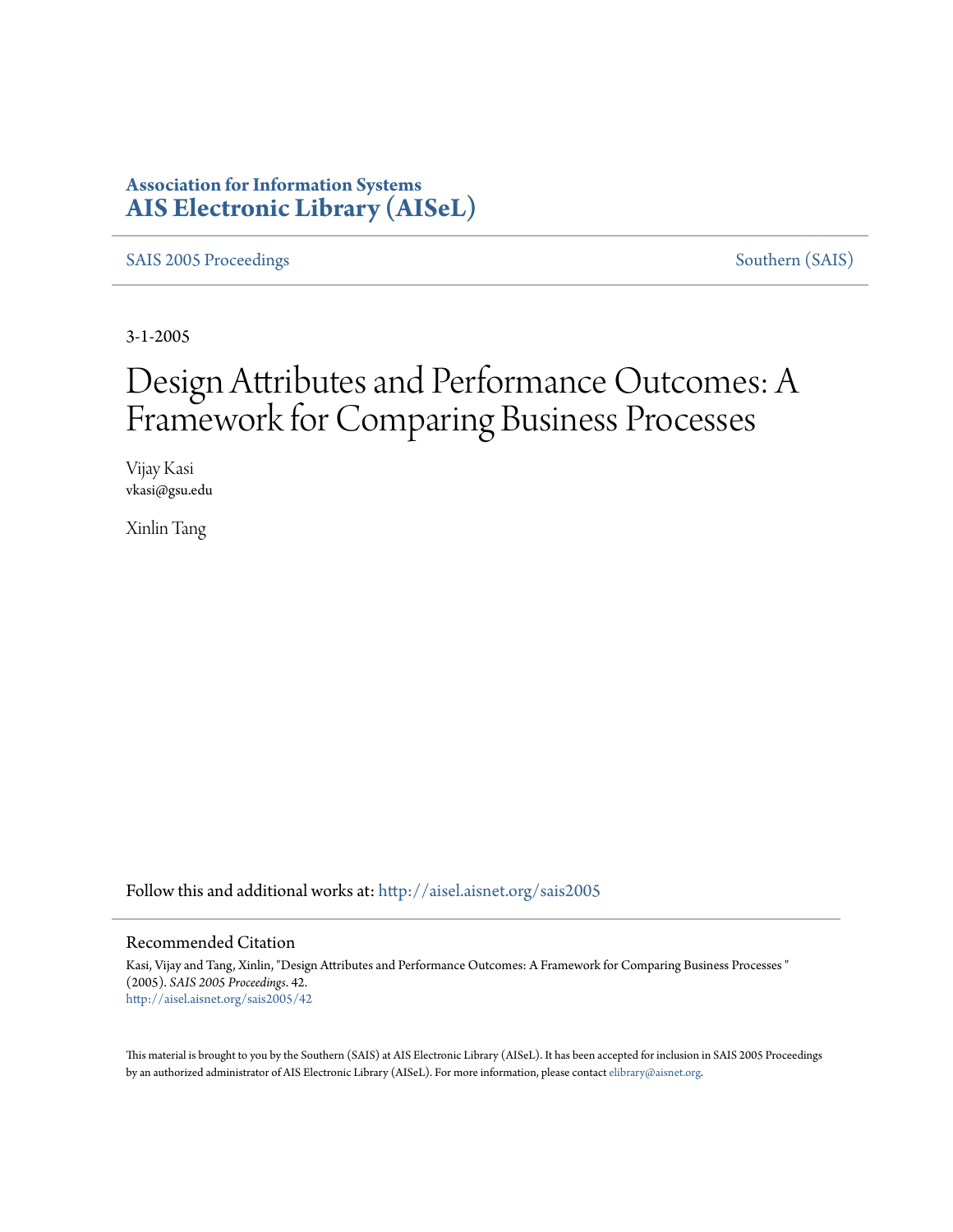## **DESIGN ATTRIBUTES AND PERFORMANCE OUTCOMES: A FRAMEWORK FOR COMPARING BUSINESS PROCESSES**

**Vijay Kasi Georgia State University**  vkasi@gsu.edu

**Xinlin Tang Georgia State University**  xinlin.tang@eci.gsu.edu

## **Abstract**

*Though business processes have been a topic of constant attention to the organization in this decade, the term "Business Process" is understood and interpreted by people differently. This difference in understanding and interpretation is presenting difficulties for organizations to learn from business processes of other organizations or functions. Based on existing literature, this study attempts to identify and demonstrate the common design attributes and performance various business processes share. The common design attributes are identified as process context, process sub parts, process interaction and process management. The common performance measures are classified into higher level measures as process efficiency, process effectiveness and process flexibility. These attributes and outcomes can be used to compare various business processes and thus enable learning from one business process to another.* 

**Keywords**: Process Measurement, Process Design, Compare Business Processes

## **Introduction**

For generations, various theories have emerged to manage organizations. During seventies and eighties, most organizations are organized on functional departments. The goal of organizational management was to improve the performance of individual functional departments. There is a fundamental shift in the philosophy of organizations in the nineties. Learned from their Japanese competitors, more and more companies are thinking the organization in terms of a set of value chains, or cross functional processes extending many departments. Correspondingly, the goal is to improve the performance of these cross functional processes as against the improving the performance of individual departments. (Hermon, 2003; Porter, 1985). This trend was further reinforced by the publication of research works on business process reengineering, business process redesign and business process modeling.

However, the term business process remains being interpreted differently by different people to mean a broad set of things. Davenport and Short (Davenport and Short, 1990) define process in three dimensions:

• Entities: Processes take place between organizational entities. They could be Interorganizational (e.g. EDI), Interfunctional or Interpersonal (e.g. CSCW).

• Objects: Processes result in manipulation of objects. These objects could be Physical or Informational.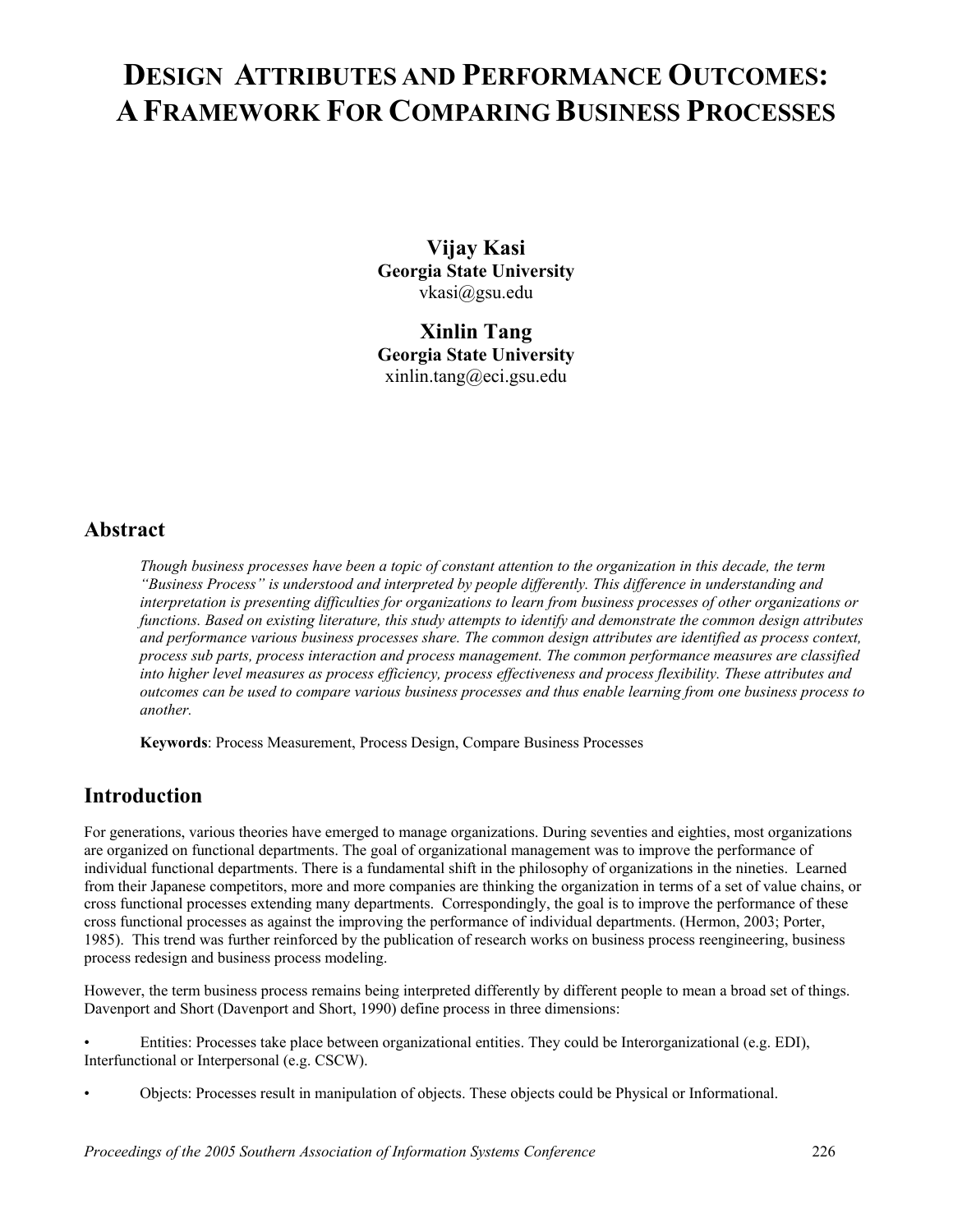• Activities: Processes could involve two types of activities: Managerial (e.g., develop a budget) and Operational (e.g., fill a customer order).

Harrington defines business process as any activity or group of activities that takes an input adds a value to it and provides an output to the external or internal customer (Harrington, 1991). In his research note on process, Van de Ven (1992) mentions three broad ways people talk about processes.

i) Process as a causal explanation, in which researchers have not explicitly examined the activities, events or associations within the process, but have instead used process oriented arguments to build hypothesized relationship between predictors and outcomes of the process.

ii) Process as a category of concepts, in which researchers have focused their attention inside the process, but their approach has been to identify specific concept or variables that represent the actions of individuals or organizations and how these actions and their interrelationships explains outcomes and

iii) Process as a sequence of events in which the focus is explicitly on the sequence of events within the process.

These diverse interpretations of process greatly hinder the ability of researchers to build on each other's work and make it difficult, if not impossible, for organizations to learn from other's processes and compare performance. To address this problem, we set the goal of this paper to find the minimal cover set of design attributes business processes share and to classify the performance measures at a higher level so that they are suitable to compare processes.

The paper is organized as follows: typologies are discussed in the next section to understand the various ways researchers have thought of processes. After discussing the definitions and typologies, the common concepts that processes share and agree upon are discussed. Based on the common characteristics shared, some of the design attributes that exist in all the processes are discussed. After the discussion of design attributes, the common performance metrics of processes are classified into higher level measures.

## **Typologies of Processes**

Researchers have proposed various typologies to classify processes and explain their differences.

Garvin (1998) classifies processes as work processes, behavioral processes and change processes. Work processes focus on accomplishing tasks through linked chains of activities cutting across functional groups. Behavioral processes are the sequence of steps used for accomplishing the cognitive and interpersonal aspects of work. Change processes capture the dynamic view which focuses the sequence of events over time.

Davenport and Short (1990) classified the processes on three dimensions, based on entities as inter organizational, inter functional and interpersonal; based on objects as physical and informational; based on activities as operational and managerial. The processes are categorized based on the types of objects they manipulate. In physical object processes, real, tangible things are either created or manipulated; manufacturing is a typical example of physical object process. Informational object processes create or manipulate information. Processes for making a decision, preparing a marketing plan are examples. Based the dimension of activity the operational processes involve the day to day business purpose and managerial processes help to control, plan or provide resources for operational purposes.

Mooney et al. (1996) classify processes as operational and management processes similar to Davenport's classification. Operational processes are those that embody the execution of tasks comprising the activities of an organization's value chain, in effect operational processes constitute the doing of business. Management processes on the other hand are those activities associated with the administration, allocation and control of resources within organizations. Processes such as marketing and intelligence processes, design and development processes, procurement and logistics processes, production processes and product/service delivery processes comprise operational processes. Information handling processes, coordination processes, control processes, communication processes and knowledge processes as management processes.

Despite the diversity, when we systematically compare processes, commonalities and patterns emerge (Crowston, 1997). Thus accepting the diverse understanding and interpretations of processes, there are still some common concepts shared by the various definitions (Crowston, 1997; Davenport and Beers, 1995; Davenport and Short, 1990; Garvin, 1998; Mooney, et al., 1996). They are:

- Processes are composed of selected sub parts ( called sub processes, activities, tasks)
- Processes have some inputs and outputs

*Proceedings of the 2005 Southern Association of Information Systems Conference* 227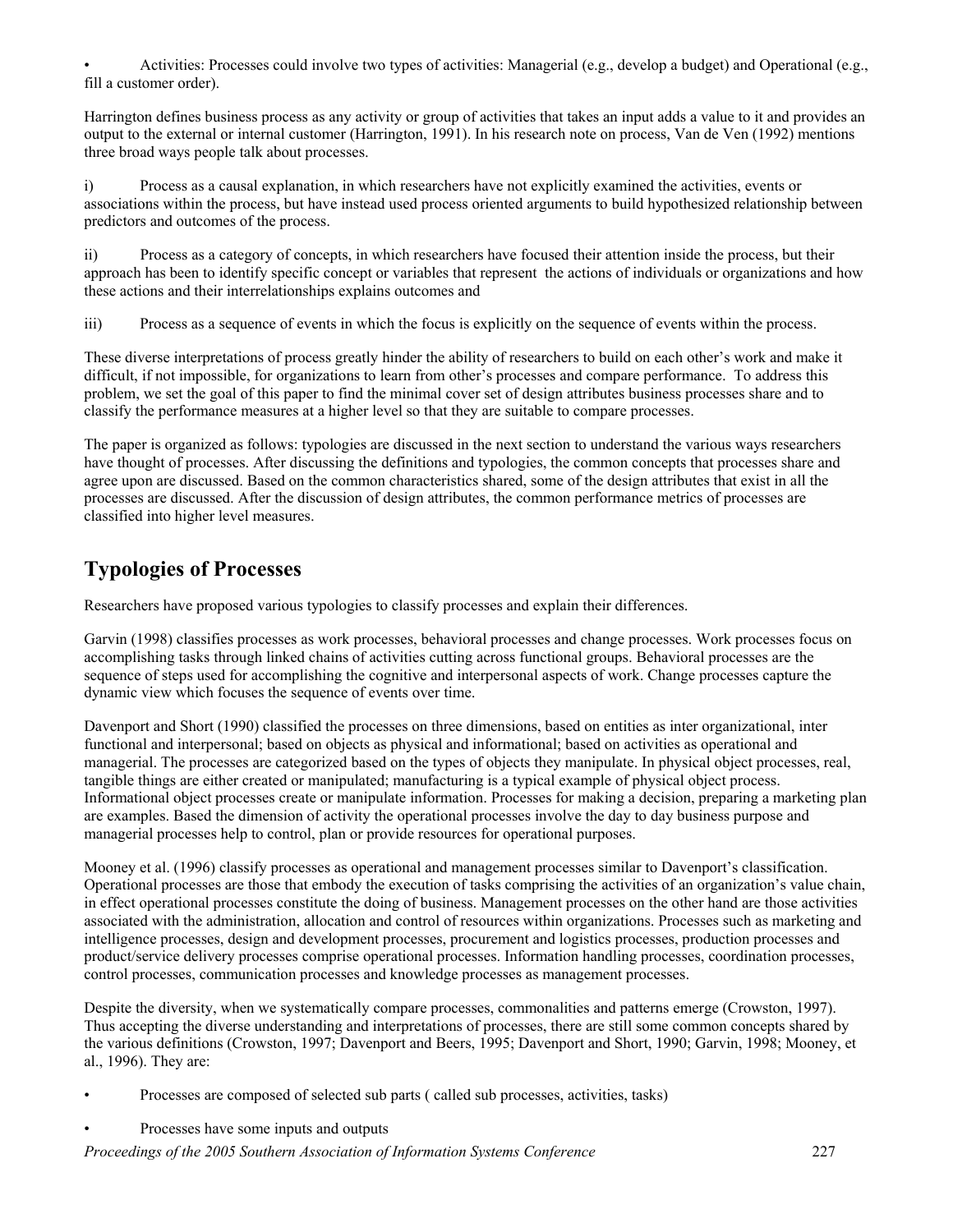- Processes are designed to achieve an objective.
- Processes have desired performance outcomes

## **Process Design**

Argyris and Schon (1978) coined the term double loop learning to distinguish between two different but related types of learning. Davenport and Beers (1995) use the same concept and they consider the two loops as relevance loop and performance loop. The importance of the design attributes is established by the relevance loop. The relevance loop captures all the information such as the real purpose of the process, how the process supports the strategy. This relevance loop plays an important role in the performance loop.



**Figure 1 : Process Design Attributes**

There are four major attributes in process design: process context, process sub-part, process interaction, and process management. These attributes have to be present in some form or the other in process design. Apart from these there can be a lot of design elements that can be present in the process, which are characteristic to each process.

Each of the four process design attributes are explained briefly in the following.

#### *Process Context*

Processes are said to be designed to achieve an objective. These objectives are generally part of a larger goal. A typical process can be represented as an input-process-output model (Harrington, 1991). The outside environment has an influence on the design and operation of the process. The larger the scope of the process, more elements and more complex interactions between the elements should be expected in the design phase. The process design should also be aligned with the business strategy of the organization. The importance of alignment is often highlighted in the literature (Davenport and Short, 1990; Hermon, 2003; Mooney, et al., 1996). Though processes have different objectives, their designs are totally not independent. So each process should be designed in the context of the whole organization.

#### *Process Sub parts*

The processes can be decomposed into what we called sub parts. It can be seen from the literature that the researchers have named these decomposed process by various names (Malone, et al., 1999). According to the design and objective of the process, the decomposition is based on different criteria, such as time, size, specialty and others.

The element symmetry and the number of sub processes are proven to impact the performance of a process. (Seidmann and Sundararajan, 1997) The symmetries, asymmetries and imbalance in the size of the tasks also impact the process performance. To provide an example of process decomposition, consider a process of selling products to customers. We can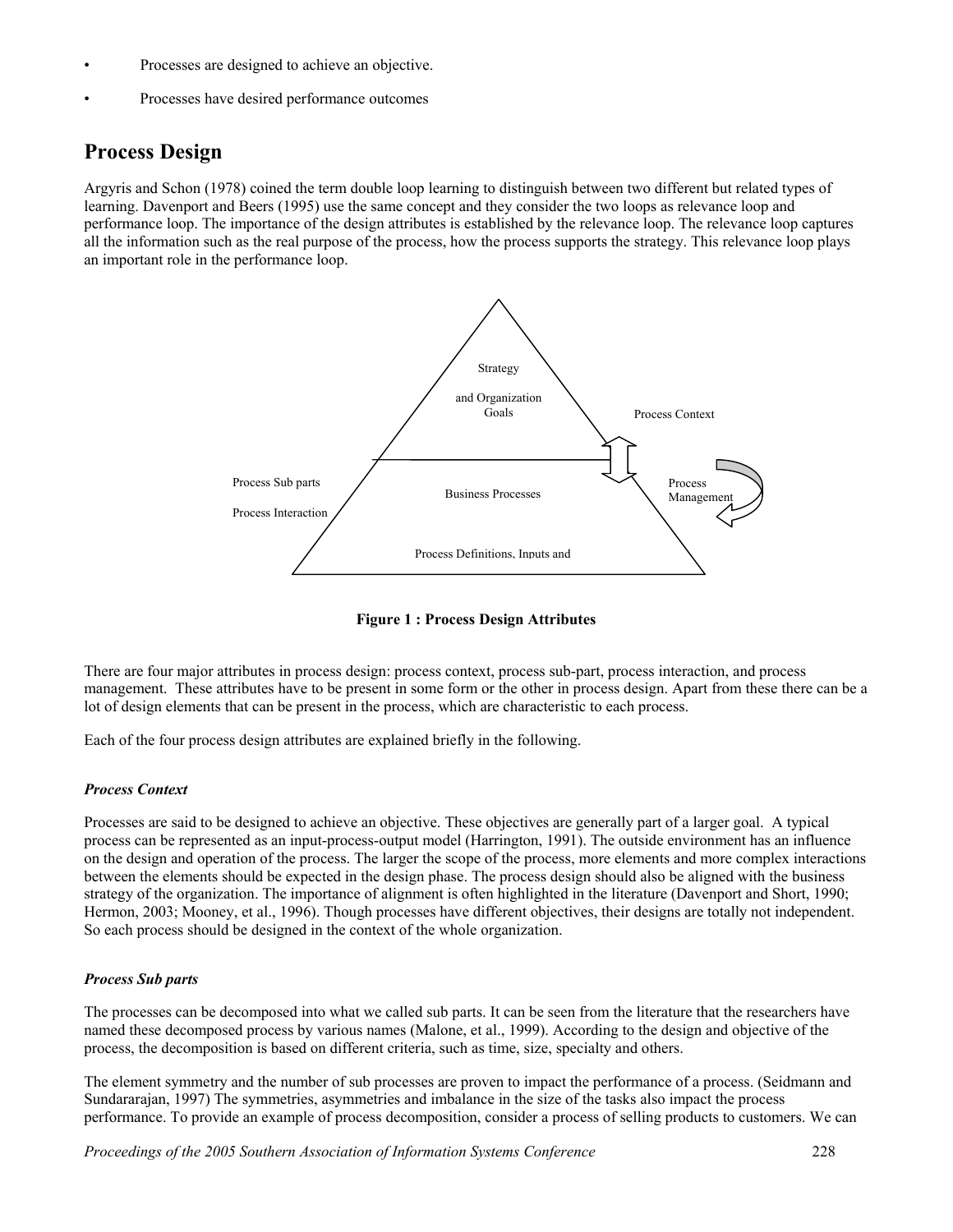decompose the process to identify potential customers, obtain order, deliver product and receive payment. It is obvious that the same process can be decomposed into different sub parts depending on the design strategy employed (Malone, et al., 1999). But different designs could lead to different outcomes.

#### *Process Interaction*

When we think of processes to be composed of elements like sub processes, it is obvious that they have to in turn interact to produce the outcome. The interaction represents an important part of design as the best effort in terms of processes decomposition could easily be ruined by poor process interaction pattern. The interaction among the processes could be hierarchical, network or sequential. Various sub processes could be executed parallel with appropriate concurrency control mechanisms. Depending upon the objectives of the processes and the resources involved, multiple processes can be managed through coordination, and the coordination mechanisms chosen to manage dependencies among tasks and resources involved in the process will decide the design and in turn performance of the process (Crowston, 1997).

According to coordination theory, elements can be compressed into two groups, tasks (includes goals and activities) and resources used or created by tasks and three kinds of dependencies can be defined task-task, task-resource and resourceresource (Crowston, 1997). To manage the dependency various mechanisms can be used. The task-task dependency can be managed by merging tasks if they are overlapping, pick one task at a time when the tasks are conflicting. The the taskresource dependency can be managed by identifying necessary and available resources and then assign a resource. The resource- resource dependency can be managed by identifying the dependency and managing the dependency.

#### *Process Management*

Process design is not a one-time activity. It is inevitable that it will be refined and adjusted during the execution based on feedback from process performance and changes of environmental factors. Examples of process management include to make proper modification of the process when there is a change in the form of materials input into a manufacturing process, or there is some problem in the operation of the other processes that interact with the process under consideration.

Process management is impotant for process to run effectively for a longer time(Davenport and Beers, 1995; Garvin, 1998). The process reliability depends on the the effectively managing the process.

These four design attributes are summarized in the following table (Table 1).

| <b>Name</b>                   | <b>Definition</b>                                                                                                                                       | <b>Scope</b>             |
|-------------------------------|---------------------------------------------------------------------------------------------------------------------------------------------------------|--------------------------|
| Process Context               | Process context constitutes the position of the process in the organization and in<br>relation to other processes in organization.                      | External                 |
| ProcessSubparts               | Process sub parts represent the decomposition of the process into smaller segments<br>based on some criteria.                                           | Internal                 |
| Process Interaction           | The pattern of interaction of sub parts of the process.                                                                                                 | Internal                 |
| <b>Process</b><br>Management* | Process Management consists of managing the resources and also the decisions that<br>need to be made based on feedback and other environmental factors. | External And<br>Internal |

#### **Table 1: Process Design Attributes**

## **Process Performance Outcomes**

Once the relevance loop is established through design and management, performance loop is needed to measure output. However, the metrics are generally designed to suit the requirements for a specific process. There is a need to take these metrics to a higher level so that they can be compared across processes.

Adam and Swamidass (1989) synthesize all the manufacturing literature and find that the outcomes most studied are quality, cost, flexibility, and delivery. Davenport and Short (1990) refer to the desired perforamnce outcomes of business processes as reduced cost, reduced time, improved quality, improved work life quality and enhanced learning and empowerment. Garvin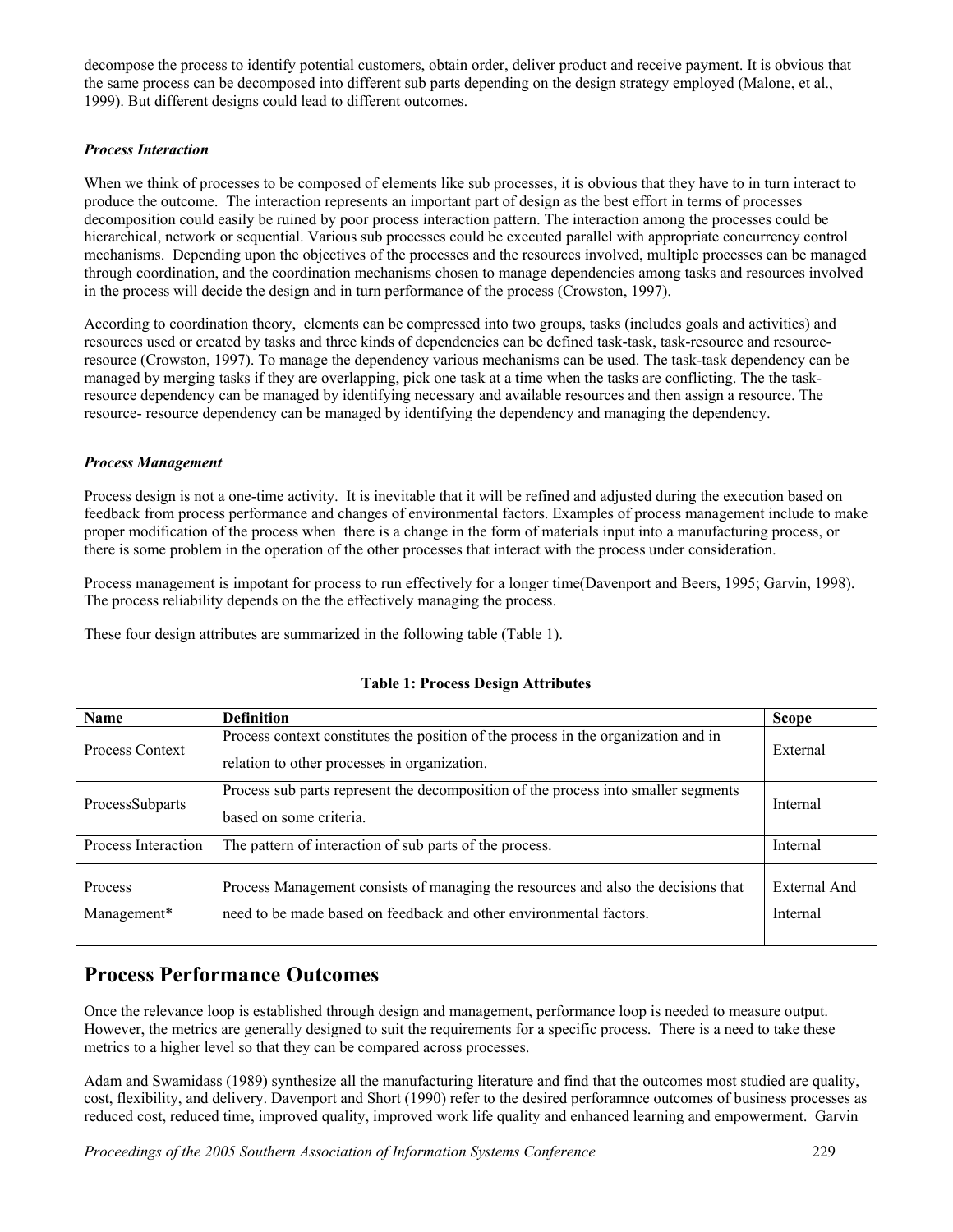(1987) identifies eight dimensions of performance features as reliability, conformance, durability, serviceability, aesthetics and perceived quality. The service quality domain identified five attributes of quality service as reliability, responsiveness, assurance, empathy and tangibles (Zeithaml, et al., 1990).

Performance measure should include how well process is working, how is the process making a difference to the outside environment and how it can handle changes. Therefore, the performance measures can be grouped into process efficiency, process effectiveness and process flexibility. Table 2 lists some of the previous metrics used to measure the performance and their relationships to these three meta-measures.

|                      | (Davenport and<br><b>Short, 1990)</b> | (Garvin, 1998)  | (Zeithaml, et<br>al., 1990) | (Sambamurthy)<br>and Kirsch,<br>2000) | (Roth, et<br>al., 1989;<br>Skinner,<br>1985) |
|----------------------|---------------------------------------|-----------------|-----------------------------|---------------------------------------|----------------------------------------------|
| Process              | Cost reduction                        | Cut costs       | Tangibles                   |                                       | Cost                                         |
| Efficiency           | Time reduction                        | Reduce cycle    |                             |                                       | Time                                         |
|                      |                                       | times           |                             |                                       |                                              |
| Process              | Quality of work life                  | Serviceability  | Reliability                 | <b>User Satisfaction</b>              | Dependability                                |
| <b>Effectiveness</b> | Learning and                          | Improve quality | Assurance                   | Meeting                               | Quality                                      |
|                      | empowerment                           |                 |                             | functional                            |                                              |
|                      |                                       |                 |                             | specification                         |                                              |
| Process              |                                       | Durability      | Responsiveness              | <b>Timeliness</b>                     | Flexibility                                  |
| Flexibility          |                                       |                 |                             |                                       |                                              |

#### **Table2: Performance Metrics**

#### *Process Flexibility*

De Groote defines process flexibility as the ability to adapt easily to the new change with minimum costs (deGroote, 1994). A flexible process assumes different states quickly with minimum cost and maximum ease (Upton, 1995).

The flexibility of process can thus be presented in three dimensions of time, cost and ease.

Time –process should adapt to change in quick time

Cost – process should adapt to change with less cost

Ease – process should adapt to change with maximum ease.

A lot of processes in the past has been focusing on the responsiveness of the process. This is increasingly becoming in the competitive environment which is more geared towards value creation.

#### *Process Efficiency*

A process is considered to be efficient if the ratio of resources utilized by the process to the available resources is high. A process is more efficient than the other if it takes less time to transform inputs to outputs. A process is known to be highly efficient in the cost dimension if the cost incurred to convert inputs into outputs is minimal. Thus process efficiency yield tangible benefits such as low overhead, low costs and fast production. The common metrics used in the past to measure efficiency are productivity which compares the output of a process with respect to input.

In the manufacturing processes the typical efficiency measures are lead time, throughput rate, operation time which includes setup time and runtime. The efficiency of the process is increased typically by performing the activities and sub processes in parallel. Changing the sequence of activities also may result in an increase in the efficiency of the process. An efficiency gain is also achieved by reducing the number of interruptions to the process.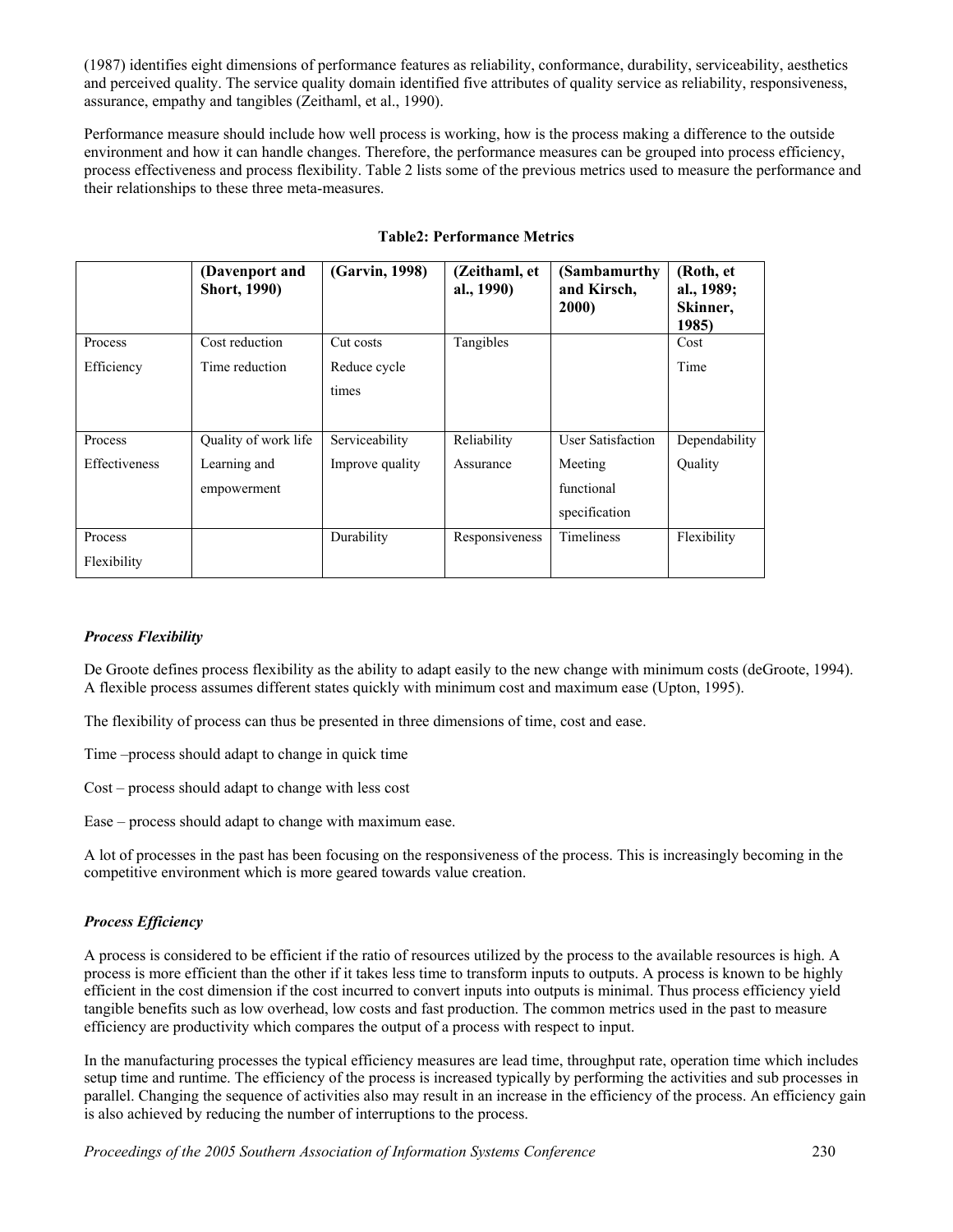#### *Process Effectiveness*

Unlike the process efficiency measures which are explained in the relation to process itself, the effectiveness is decided by the customer of the process (Davenport and Short, 1990). Customer satisfactions, reliability, learning empowerment are some of the examples of process effectiveness.

The customer satisfaction has to be explained as how the process is bringing out a change to the customer, a factor external to the process. The reliability of a process is an indication of accuracy of the process. It is also a measure of trustworthiness of a process. The reliability of process is put to test when the process is subjected to adverse conditions.

The following table (Table 3) summarizes our discussion.

| Name                  | <b>Definition</b>                                                 | <b>Dimensions</b> |  |
|-----------------------|-------------------------------------------------------------------|-------------------|--|
|                       |                                                                   | Time              |  |
| Process Flexibility   | The ability of the process to adapt to the change                 | Cost              |  |
|                       |                                                                   | Ease              |  |
|                       | The performance measures associated with the process with         | Time              |  |
| Process Efficiency    | measures related to the process itself                            | Cost              |  |
|                       |                                                                   | Utilization       |  |
| Process Effectiveness | The performance measures associated with the process with respect | Satisfaction      |  |
|                       | to the change induced to the environment.                         | Reliability       |  |
|                       |                                                                   |                   |  |

**Table 3: Process Performance Outcomes**

## **Discussion and Conclusions**

Though processes are discussed and defined differently, they share some essential attributes. Identifying these similarities will be useful way to compare various processes and to borrow some features to apply to other process.

The design of a process impacts the performance measures of the process. Thus by studying the design of the process we can understand why processes behave differently and why the desired outcomes of the process are not always obtained.

The processes can be compared based on the design attributes provided. The design attributes common to processes are process context, process sub parts, process interaction and process management. The performance outcomes measures are classified as process flexibility, process efficiency and process effectiveness.

Processes can be compared using this framework. Based on our common performance measurements, if one process is considered to be less flexible or effective than the other, we can then trace back to their corresponding design attributes to see what causes this difference and learn from the other process design. In this way, this framework will facilitate the communication between processes and help with the dissipation of best practice in process design.

## **References**

1. Adam, E.E., and Swamidass, P.M. "Assessing Operations Management from a Strategic Perspective," Journal of Management (15:2), 1989,

2. Argyris, and Schon Organizational Learning: A Theory of Action Research, Addison-Wesley, Reading,MA, 1978.

3. Crowston, K. "A coordination theory approach to organizational process design," Organization Science (8:2), 1997, pp. 157-175.

4. Davenport, and Beers "Managing Information About Processes," Journal of Management Information Systems), 1995,

5. Davenport, and Short "The New Industrial Engineering : Information Technology and Business Process Re-design," Sloan Management Review), 1990,

6. deGroote "The Flexibility of Production Processes : A General Framework," Management Science (40:7), 1994,

*Proceedings of the 2005 Southern Association of Information Systems Conference* 231